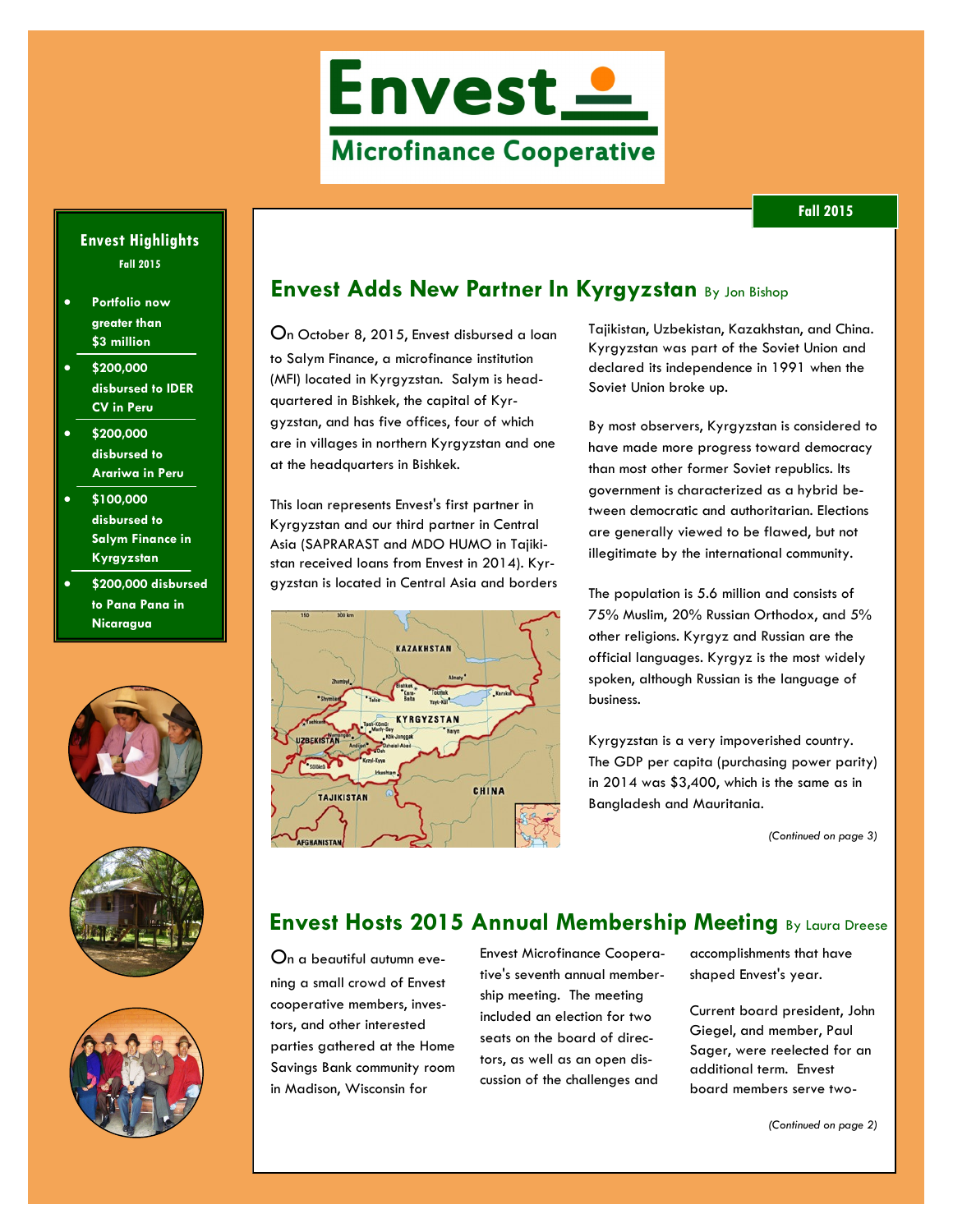

**Paul Sager** has served on Envest's board since 2007. Envest benefits from Paul's extensive travel experience in the developing world, including in Asia, Latin America, the Middle East and Africa. Paul has performed the initial due diligence visit on a microfinance institution in Mongolia on Envest's behalf.



**John Giegel** joined the board in 2007 and has been serving as president since 2008. He brings a wealth of business and lending experience to Envest through his success of founding and managing the Wisconsin Business Development Finance Corporation. He also has done extensive travel around Latin America and has performed many of the due diligence visits to Envest's partner microfinance

#### **Annual Meeting** *continued from Page 1*

year terms with no limit on the number of terms a member can serve. The cooperative membership elects members to the board, whereas officer positions are elected internally by the members of the board each year.

Later on that evening, Envest founder and CEO, Jon Bishop, and Portfolio Manager, Laura Dreese, took turns discussing both the challenges and the accomplishments that have shaped 2015. Considerable time was spent discussing Envest LLC's default in Mexico which occurred in April of 2015. This case represents the first default for Envest LLC, which became the primary lending entity in November, 2012. The cooperative, which was the lending entity prior to the LLC, experienced one default in 2011 in Nicaragua. The exposure in Mexico accounts for less than 4% of Envest LLC's assets. While the loss has been unpleasant, it has not been catastrophic. Envest will enter 2016 with new policies and practices designed to reduce the likelihood of a repeat of the Mexico experience.

In 2015 Envest also saw an increase in portfolio size and geographic presence. At the beginning of the year we set a goal for Envest to grow by \$600,000 in equity in 2015. By October 1st we were already 93% of the way towards achieving this goal. This means that we were able to disburse new loans to our partners in Peru, Tajikistan, Nicaragua and most recently in Kyrgyzstan. We are very excited to be working in Kyrgyzstan, a country in which great need and high-quality microfinance institutions are both found.

The meeting concluded with a Q&A session and ice cream. Thank you to those of you able to join us this year. We look forward to continuing the conversation at next year's annual meeting. New faces are always welcome.



institutions. **We are also assumed to a structure of the Structure Control of the Structure Control of the Structure Control of the Structure Control of the Structure Control of the Structure Control of the Structure Contr** 

**Board of Directors** John Giegel Jon Bishop Georgette Frazer Kathy Hankard Paul Sager Francisco Aguilar

### **Management Team** Jon Bishop Laura Dreese Francis Soza Huete Cassie Poeske

**Advisory Board** Richard Brooks Justin Conway Howard Finkelstein Julia Pooler Sue Good Jennifer Lazarus Sergio Loureiro Andy Loving Mel Miller Doug Morrison Wayne Orthwein Jennifer Servoss-Pecard Megan Snyder David Szakonyi Ann Terlaak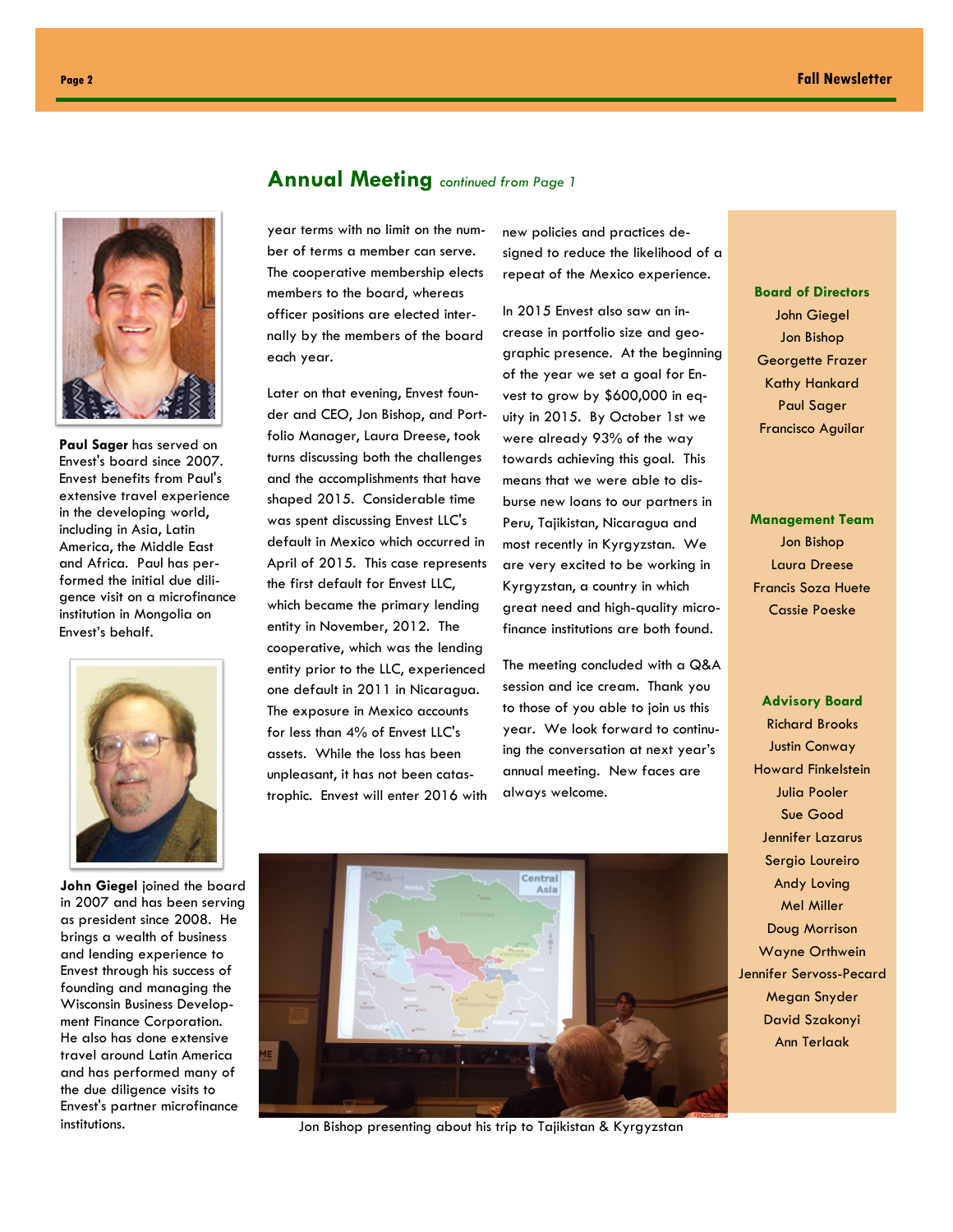### **New Partner in Kyrgyzstan** *continued from Page 1*

Kyrgyzstan's economy is heavily dependent on remittances, with 16% of its GDP in 2014 consisting of money sent home by workers abroad. Russia attracts the largest number of Kyrgyzstani migrants, with up to one million workers traveling to Russia each year in search of jobs.

The microfinance sector in Kyrgyzstan began in 2003 when a law was passed allowing microfinance to operate outside of the banking sector. Profit motivated MFIs represent a larger portion of the microfinance sector in Kyrgyzstan than they do in



A sewing business with a loan from Salym Finance

Latin America. One factor that contributes to this is the relatively high capital adequacy (minimum equity ratio) requirement in Kyrgyzstan for MFIs, which makes it difficult to establish an MFI with grant funding as is common in Latin America. Average loan sizes to end borrowers also tend to be larger in Kyrgyzstan than in Latin America. The \$2,000 to \$5,000 loan segment is as poorly served as the less-than-\$2,000 segment in Kyrgyzstan. As a result, the small MFIs tend to provide slightly larger loans on average than their similar-sized Latin American counterparts.

Salym was founded in 2007 by Mirlan Kulov, a professional with ten years of banking experience. He founded Salym to provide affordable financial services to people living in poverty and to promote employment and social mobility. Together with Salym's three other owners, Mirlan has built a solid, efficient organization that has grown and provided credit to entrepreneurs in northern Kyrgyzstan.

Salym has total assets of \$9.3 million and a lending portfolio of \$8.3 million. The portfolio is evenly divided between urban and rural borrowers. About half of the portfolio is lent to female borrowers, which is rare in Central Asian MFIs. Most MFIs in Central Asia lend less than half of their portfolios to women.

Loans are made for housing (30% of portfolio), agriculture (10% of portfolio), business (30% of portfolio), and consumer loans (30% of portfolio). Consumer lending often includes loans for school fees or to cover living expenses while the family's primary wage earner is working abroad. About 15% of Salym's portfolio is in US dollars. Business transactions in Kyrgyzstan involving significant purchase price, such as houses, land, vehicles, heavy machinery, and household appliances, take place in US dollars. Loans to clients involving such items are denominated in US dollars.

All loans are made to individuals. Salym's management considers the group lending market in Kyrgyzstan to be saturated. Group lending tends to be the domain of large MFIs that are part of international networks. The smaller, home grown MFIs such as Salym focus primarily on individual lending. This reflects the fact that the microfinance market in Kyrgyzstan is even more underserved than what we see in Latin America. Small businesses that would have access to credit in most Latin American countries often do not have access to credit in Kyrgyzstan. Individual loans to these small businesses present a relatively simple and profitable market for MFIs.

The microfinance market in Kyrgyzstan is relatively young, and the demand for credit from borrowers vastly exceeds what the MFIs are able to provide. In the 12 years that there has been a microfinance sector in Kyrgyzstan, several strong MFIs have emerged. The market is dominated by five large MFIs and ten small ones, including Salym, that are strong and appear poised for growth. The Association of Microfinance Institutions of Kyrgyzstan welcomes the growth of these smaller MFIs to facilitate a vibrant and competitive market. Salym is very strong and transparent, making it the ideal partner with which to begin operations in Kyrgyzstan. There are other MFIs in Kyrgyzstan worthy of Envest's consideration. We intend to explore these possibilities as our portfolio grows.